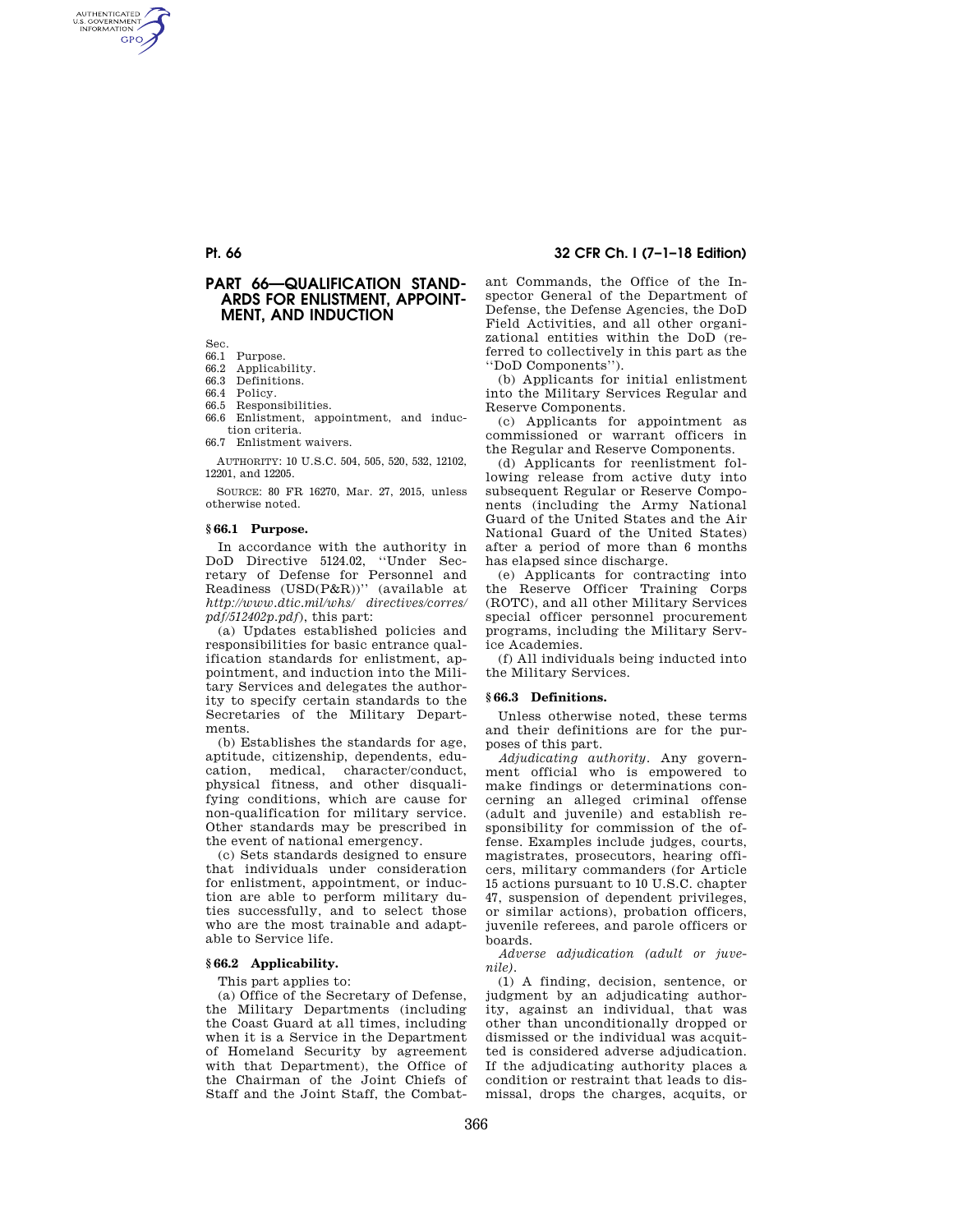## **Office of the Secretary of Defense § 66.5**

the records are later expunged, or the charge is dismissed after a certain period of time, the adjudication is still considered adverse. A suspension of sentence, not processed, or a dismissal after compliance with imposed conditions is also adverse adjudication. This includes fines and forfeiture of bond in lieu of trial.

(2) A conviction for violating any federal law (including 10 U.S.C. chapter 47), or any State or municipal law or ordinance) is considered an adverse adjudication. For example, a shoplifter is reprimanded and required by the onscene police officer, store security guard, or manager to pay for the item before leaving the store but is not charged, not found guilty, or is not convicted. In this situation, there is no adverse adjudication because no legal proceedings occurred and no adjudicating authority was involved.

*Conviction.* The act of finding a person guilty of a crime, offense, or other violation of the law by an adjudicating authority.

*Dependent.* 

(1) A spouse of an applicant for enlistment.

(2) An unmarried step-child under the age of 18 living with the applicant.

(3) An unmarried biological child or unmarried adopted child of the applicant under the age of 18.

(4) Any person living with the applicant who is, by law or in fact, dependent upon the applicant for support, or who is not living with the applicant and is dependent upon the applicant for over one-half of his or her support.

*Reserve components.* Includes the Army National Guard of the United States, the Army Reserve, the Navy Reserve, the Marine Corps Reserve, the Air National Guard of the United States, the Air Force Reserve, and the Coast Guard Reserve.

*Restitution.* Any compensation in time, labor, or money for the adverse effects of an offense as a result of agreements from judicial or prosecutorial involvement. For example, an individual is adversely adjudicated for vandalism and is ordered by the adjudicating authority to replace or repair the damaged property.

*Service review.* A formal review of condition(s) or event(s) that, based on

Service-specific standards, may make an applicant for enlistment ineligible to serve. Once a Service review is complete, the Service may grant an exception to policy to allow an individual to serve. These standards are subject to change at the discretion of the Service.

*Waiver.* A formal request to consider the suitability for service of an applicant who because of inappropriate conduct, dependency status, current or past medical conditions, or drug use may not be qualified to serve. Upon the completion of a thorough examination using a ''whole person'' review, the applicant may be granted a waiver. The applicant must have displayed sufficient mitigating circumstances that clearly justify waiver consideration. The Secretaries of the Military Departments may delegate the final approval authority for all waivers.

[80 FR 16270, Mar. 27, 2015, as amended at 81 FR 64062, Sept. 19, 2016]

### **§ 66.4 Policy.**

It is DoD policy to:

(a) Use common entrance qualification standards for enlistment, appointment, and induction into the Military Services.

(b) Avoid inconsistencies and inequities based on ethnicity, gender, race, religion, or sexual orientation in the application of these standards by the Military Services.

(c) Judge the suitability of individuals to serve in the Military Services on the basis of their adaptability, potential to perform, and conduct.

### **§ 66.5 Responsibilities.**

(a) Under the authority, direction, and control of the Under Secretary of Defense for Personnel and Readiness (USD(P&R)), the Assistant Secretary of Defense for Manpower and Reserve Affairs (ASD(M&RA)):

(1) Acts as an advisor to the USD(P&R) on the Reserve enlistment and appointment standards.

(2) Acts as an advisor to the USD(P&R) on the height and weight requirements of the standards in §66.6.

(3) Ensures the U.S. Military Entrance Processing Command assists the Military Services in implementing the standards in §66.6.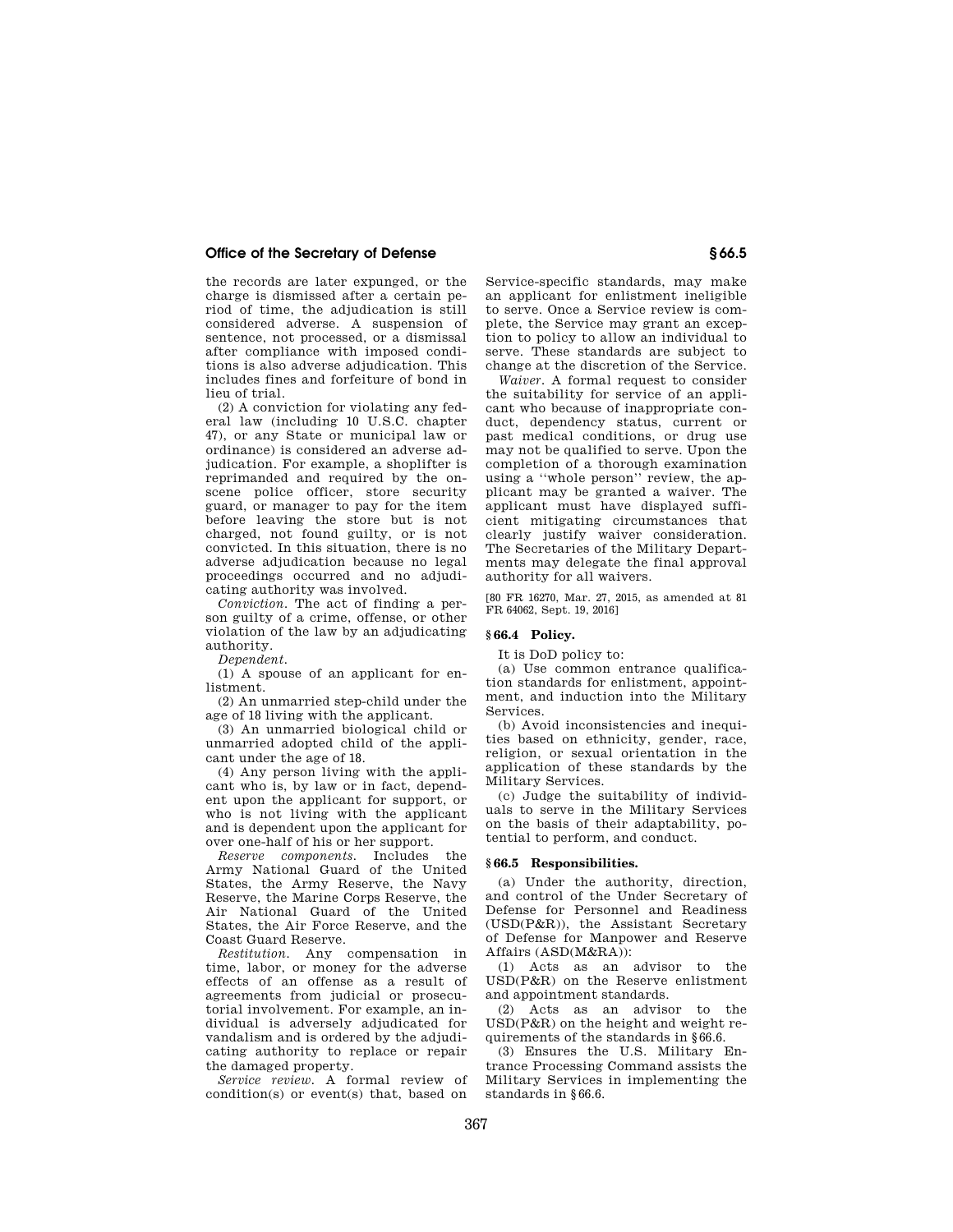(b) Under the authority, direction, and control of the USD(P&R), the Assistant Secretary of Defense for Health Affairs (ASD(HA)) acts as an advisor to the  $\text{USD}(\text{P&R})$  on the medical requirements of the standards in §66.6.

(c) The Secretaries of the Military Departments:

(1) Oversee conformance with this part.

(2) Recommend suggested changes to this part to the USD(P&R) as necessary.

(3) Establish other Service-specific standards as necessary to implement this part.

(4) Review all standards on an annual basis.

(5) Establish procedures to grant waivers, accomplish reviews, and require individuals to meet the appropriate standards or be granted an exception pursuant to 10 U.S.C. 504(a).

(6) Request approval from the USD(P&R) for generalized exceptions to these standards as permitted by law.

(7) Use the standards in §66.6 to determine the entrance qualifications for all individuals being enlisted, appointed, or inducted into any component of the Military Services.

[80 FR 16270, Mar. 27, 2015, as amended at 81 FR 64063, Sept. 19, 2016]

### **§ 66.6 Enlistment, appointment, and induction criteria.**

(a) *General eligibility criteria*—(1) *Entrance considerations.* Accession of qualified individuals will be a priority when processing applicants for the Military Services.

(2) *Eligibility determination.* Eligibility will be determined by the applicant's ability to meet all requirements of this part, to include obtaining waivers. Applicants will not be enlisted, appointed, or inducted unless all requirements of this part are met.

(b) *Basic eligibility criteria*—(1) *Age.* (i) To be eligible for Regular enlistment, the minimum age for enlistment is 17 years and the maximum age is 42 years in accordance with 10 U.S.C. 505. The maximum age for a prior service enlistee is determined by adding the individual's years of prior service to age 42. The Secretary concerned will establish enlistment age standards for the Reserve Components in accordance with 10 U.S.C. 12102.

(ii) Age limitations for appointment as a commissioned or warrant officer normally depend on the Military Service concerned. In accordance with 10 U.S.C. 532, most persons appointed as commissioned officers must be able to complete 20 years of active commissioned service before their 62nd birthday to receive a Regular commission.

(iii) In accordance with 10 U.S.C. 12201, a person will be at least 18 years of age for appointment as a Reserve Officer. The maximum age qualification for initial appointment as a Reserve Officer will not be less than 47 years of age for individuals in a health profession specialty designated by the Secretary concerned as a specialty critically needed in wartime.

(iv) In accordance with 32 U.S.C. 313, to be eligible for original enlistment in the National Guard, a person must be at least 17 years of age and under 45, or under 64 years of age and a former member of the Regular Army, Regular Navy, Regular Air Force, or Regular Marine Corps. To be eligible for reenlistment, a person must be under 64 years of age.

(v) In accordance with 32 U.S.C. 313, to be eligible for appointment as an officer of the National Guard, a person must be at least 18 years of age and under 64 years of age.

(2) *Citizenship.* (i) To be eligible for Regular or Reserve enlistment, an individual must meet one of the conditions outlined in 10 U.S.C. 504(b); however, the Secretary concerned may authorize the enlistment of a person not described in this section if the Secretary determines that such enlistment is vital to the national interest.

(ii) To be eligible for appointment as a commissioned officer (other than as a commissioned warrant officer) in the Regular Army, Regular Navy, Regular Air Force, or Regular Marine Corps, the individual must be a citizen of the United States as outlined in 10 U.S.C. 532. The Secretary of Defense (or the Secretary of Homeland Security for the Coast Guard, when not operating as a Service under the Navy), may waive the requirement of U.S. citizenship with respect to a person who has been lawfully admitted to the United States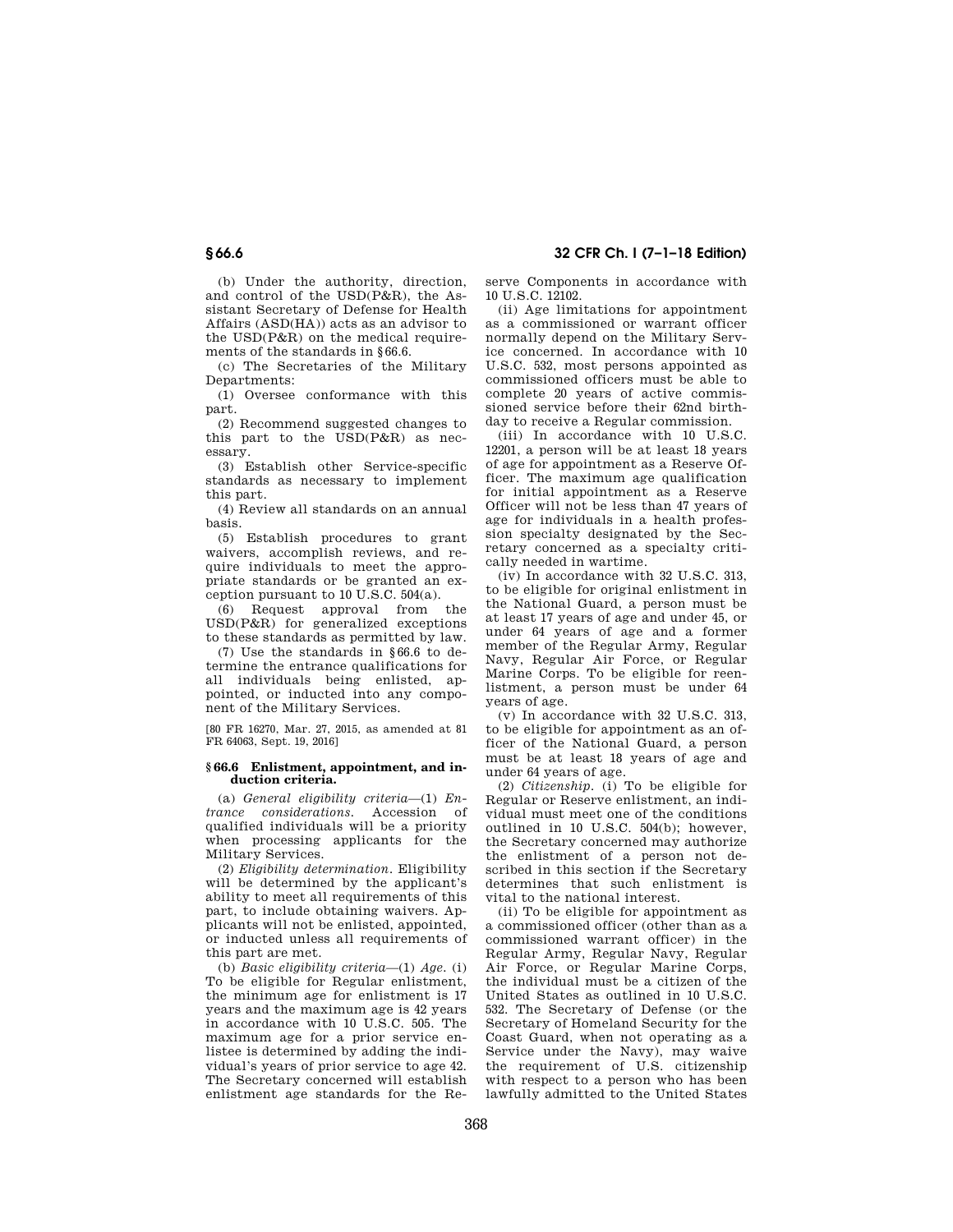## **Office of the Secretary of Defense § 66.6**

for permanent residence, or for a United States national otherwise eligible for appointment as a cadet or midshipman in accordance with 10 U.S.C.  $210\sqrt{7}$ (a), when the Secretary determines that the national security so requires, but only for an original appointment in a grade below the grade of major or lieutenant commander.

(iii) To be eligible for appointment as a Reserve Officer in an armed force, the individual must be a citizen of the United States or lawfully admitted to the United States for permanent residence in accordance with 8 U.S.C. 1101 *et seq.* (also known as the ''Immigration and Nationality Act'') or have previously served in the Military Services or in the National Security Training Corps as outlined under 10 U.S.C. 12201.

(iv) To be eligible for enlistment in the National Guard, a person must meet one of the conditions in 10 U.S.C. 504(b); however, the Secretary concerned may authorize the enlistment of a person not described in this section if the Secretary determines that such enlistment is vital to the national interest.

(v) To become an officer of the Army National Guard of the United States or the Air National Guard of the United States, the individual must first be appointed to, and be federally recognized in, the same grade in the Army National Guard or the Air National Guard. In accordance with 10 U.S.C. 12201, the individual must be a citizen of the United States or lawfully admitted to the United States for permanent residence in accordance with 8 U.S.C. 1101 *et seq.* or have previously served in Military Service or in the National Security Training Corps.

(3) *Education.* (i) Possession of a high school diploma is desirable, although not mandatory, for enlistment in any component of the Military Services. 10 U.S.C. 520 states that a person who is not a high school graduate may not be accepted for enlistment in the Military Services unless the score of that person on the Armed Forces Qualification Test (AFQT) is at or above the thirtyfirst percentile. 10 U.S.C. 520 also states that a person may not be denied enlistment in the Military Services solely because he or she does not have a high school diploma if his or her enlistment is needed to meet established strength requirements.

(ii) Bearers of an alternative credential (*e.g.,* General Educational Development certificates and certificates of attendance) and non-graduates may be assigned lower enlistment priority based on first-term attrition rates for those credentials. DoD Instruction 1145.01, ''Qualitative Distribution of Military Manpower'' (available at *http://www.dtic.mil/whs/ directives/corres/ pdf/114501p.pdf*) identifies the authority for establishing the qualitative distribution objectives for accessions.

(iii) Educational requirements for appointment as a commissioned or warrant officer are determined by each Military Service. 10 U.S.C. 12205 establishes education requirements for certain Reserve appointments. Generally, and unless excepted under 10 U.S.C. 12205, a baccalaureate degree is required for appointment above the grade of first lieutenant in the Army, Air Force, and Marine Corps Reserves or lieutenant junior grade in the Navy Reserve, or to be federally recognized in a grade above the grade of first lieutenant as a member of the Army National Guard or Air National Guard. In addition, special occupations (*e.g.,* physician or chaplain) may require additional vocational credentials as determined by the Secretary concerned.

(4) *Aptitude.* (i) Overall aptitude requirements for enlistment and induction are based on applicant scores on the AFQT derived from the Armed Services Vocational Aptitude Battery. Applicant scores are grouped into percentile categories. Persons who score in AFQT Category V (percentiles 1–9) are ineligible to enlist. In accordance with 10 U.S.C. 520, the number of persons who enlist in any Armed Force during any fiscal year (*i.e.,* accession cohort) who score in AFQT Category IV (percentiles 10–30) may not exceed 20 percent of the total number of persons enlisted by Service. DoD Instruction 1145.01 identifies the authority for establishing the qualitative distribution objectives for accessions.

(ii) For officers and warrant officers, no single test or instrument is used as an aptitude requirement for appointment.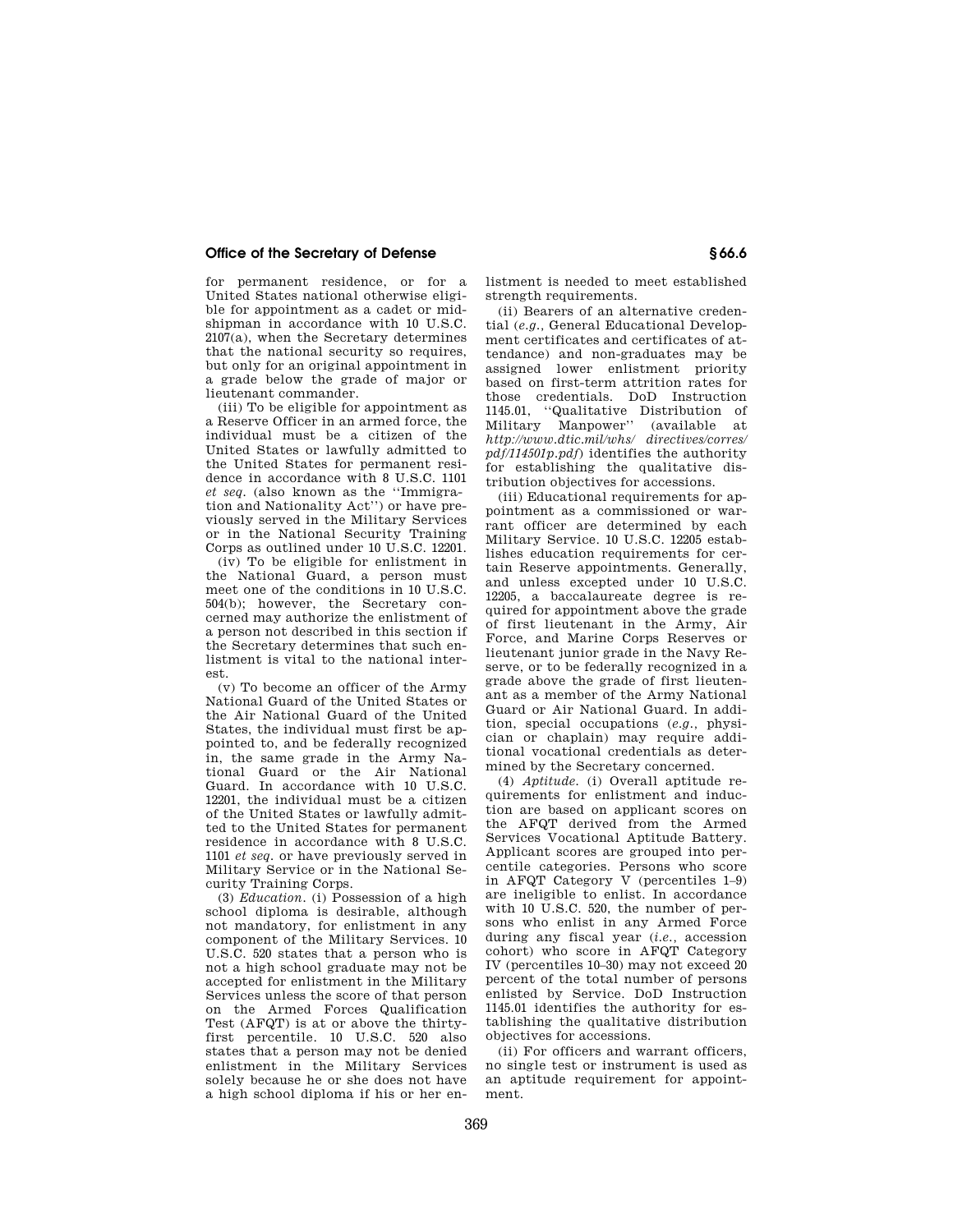## **§ 66.6 32 CFR Ch. I (7–1–18 Edition)**

(5) *Medical.* (i) In accordance with DoD Instruction 6130.03, ''Medical Standards for Appointment, Enlistment, or Induction in the Military<br>Services'' (available at *http://* Services'' (available at *http:// www.dtic.mil/whs/ directives/corres/pdf/ 613003p.pdf*), the pre-accession screening process will be structured to identify any medical condition, including mental health, that disqualifies an applicant for military service.

(ii) Individuals who fail to meet established medical standards, as defined in DoD Instruction 6130.03, may be considered for a medical waiver. Each Service's waiver authority for medical conditions will make a determination based on all available information regarding the issue or condition. Waiver requirements are outlined in §66.7.

(6) *Physical fitness.* (i) In accordance with DoD Instruction 1308.3, ''DoD Physical Fitness and Body Fat Programs Procedures'' (available at *http://*   $directives/corres/pdf/$ *130803p.pdf*), all individuals must meet the pre-accession height and weight standards as prescribed in Table 1 of DoD Instruction 1308.3.

(ii) The Military Services may have additional physical fitness screening requirements.

(7) *Dependency status.* (i) The Military Services may not enlist married individuals with more than two dependents under the age of 18 or unmarried individuals with custody of any dependents under the age of 18; however, the Secretary concerned may grant a waiver for particularly promising entrants. Waiver requirements are outlined in §66.7 of this part.

(ii) The Military Services will specify the circumstances under which individuals who have dependents may become commissioned officers or warrant officers; variations in policy may be affected by the commissioning source (*e.g.,* Service Academies, ROTC, or Officer Candidate School).

(8) *Character/conduct.* The underlying purpose of these enlistment, appointment, and induction standards is to minimize entrance of persons who are likely to become disciplinary cases, security risks, or who are likely to disrupt good order, morale, and discipline. The Military Services are responsible for the defense of the Nation and

should not be viewed as a source of rehabilitation for those who have not subscribed to the legal and moral standards of society at-large. As a minimum, an applicant will be considered ineligible if he or she:

(i) Is under any form of judicial restraint (bond, probation, imprisonment, or parole).

(ii) Has a significant criminal record. 10 U.S.C. 504 prohibits any person who has been convicted of a felony from being enlisted in any of the Military Services; however, 10 U.S.C. 504 authorizes a waiver in meritorious cases. Except as limited by paragraph  $(b)(8)(iii)$ of this section, persons convicted of felonies may request a waiver to permit their enlistment. The waiver procedure is not automatic, and approval is based on each individual case. Waiver requirements are outlined in §66.7 of this part.

(iii) Has a State or federal conviction, or a finding of guilty in a juvenile adjudication, for a felony crime of rape, sexual abuse, sexual assault, incest, any other sexual offense, or when the disposition requires the person to register as a sex offender. In these cases, the enlistment, appointment, or induction will be prohibited and no waivers are allowed.

(iv) Has been previously separated from the Military Services under conditions other than honorable or for the good of the Military Service concerned.

(v) Has exhibited antisocial behavior or other traits of character that may render the applicant unfit for service.

(vi) Receives an unfavorable final determination by the DoD Consolidated Adjudication Facility on a completed National Agency Check with Law and Credit (NACLC) or higher-level investigation, which is adjudicated to the National Security Standards in accordance with Executive Order 12968, during the accession process.

(A) An applicant may be accessed (including shipping him or her to training or a first duty assignment) provided that a NACLC or higher-level investigation was submitted and accepted by the investigative service provider (Office of Personnel Management (OPM)) and an advanced fingerprint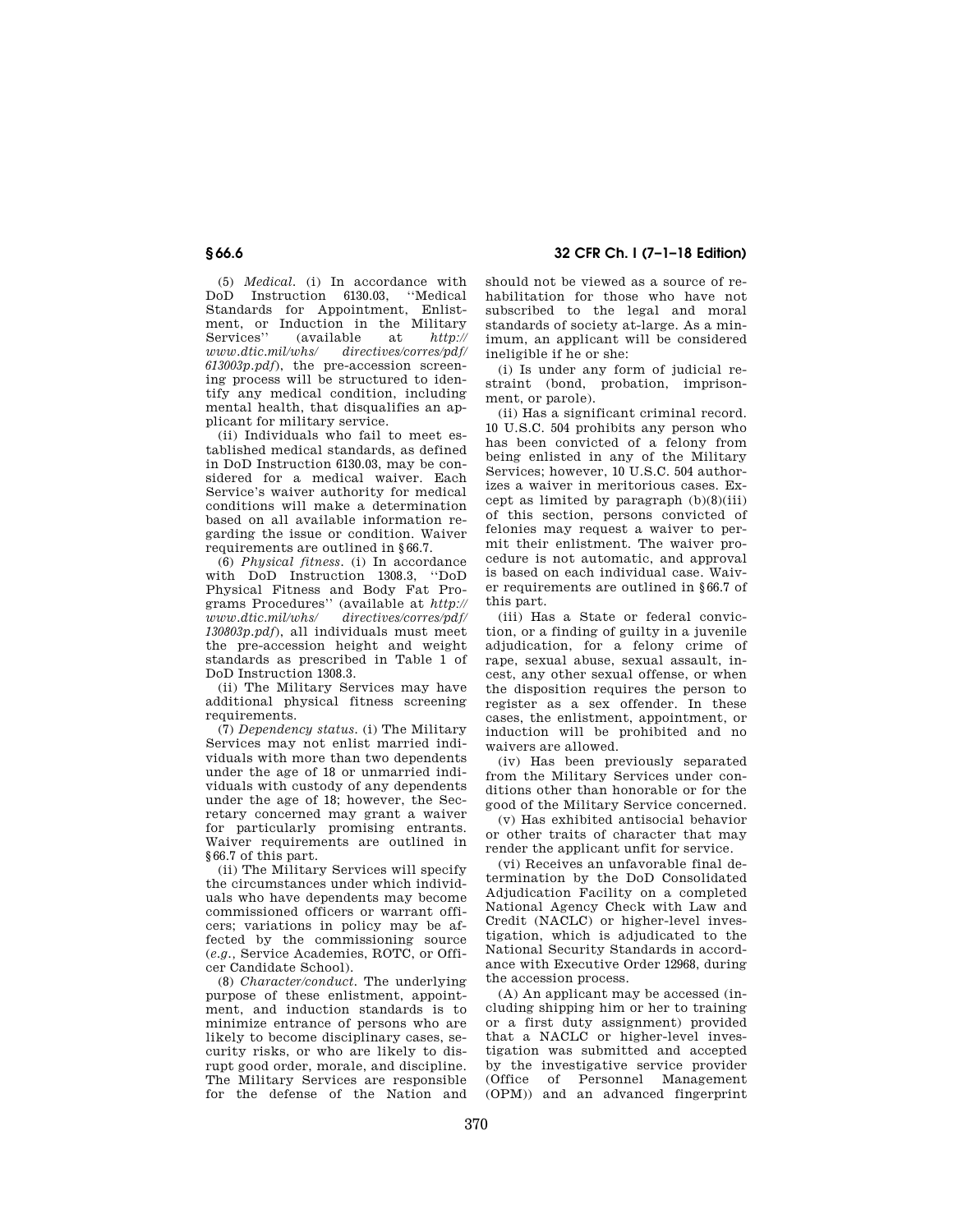## **Office of the Secretary of Defense § 66.7**

was conducted, and OPM did not identify any disqualifying background information.

(B) If NACLC adjudication is not completed until after accession, any additional disqualifying information identified during the adjudication should be transmitted to the appropriate personnel or human resource offices, as determined by the Services, for appropriate action.

(9) *Drugs and alcohol.* A current or history of alcohol dependence, drug dependence, alcohol abuse, or other drug abuse is incompatible with military life and does not meet military standards in accordance with DoD Instruction 6130.03. Pursuant to DoD Instruction 1010.01, ''Military Personnel Drug Abuse Testing Program (MPDATP)'' (available at *http://www.dtic.mil/whs/ directives/corres/pdf/101001p.pdf*), the preaccession screening process is structured to identify individuals with a history of drug (including pharmaceutical medications, illegal drugs and other substances of abuse) and alcohol abuse.

(i) Drug use (to include illegal drugs, other illicit substances, and pharmaceutical medications), drug abuse, and alcohol abuse may be self-admitted by an applicant, discovered during the medical screening process, or identified by the drug and alcohol test (DAT), which is administered at the Military Entrance Processing Stations (MEPS) or other approved military processing facility.

(ii) Current or history of alcohol dependence, drug dependence, alcohol abuse, or other drug abuse may be a medically disqualifying condition based on the standards in accordance with DoD Instruction 6130.03. The MEPS Chief Medical Officer or equivalent, when the physical is not performed at MEPS, will make that determination based on all of the information available on a case-by-case basis. These instances will be treated as a medical disqualification and handled in accordance with the guidance provided in paragraphs  $(b)(5)(i)$  through  $(b)(5)(ii)$ of this section.

(iii) Individuals who test positive for illegal drugs on the DAT, which is administered as part of the accession physical, will be disqualified. A waiver may be requested. Waiver requirements are outlined in §66.7.

(iv) Service qualification standards, regarding drugs and alcohol, may be more restrictive.

[80 FR 16270, Mar. 27, 2015, as amended at 81 FR 64063, Sept. 19, 2016]

## **§ 66.7 Enlistment waivers.**

(a) *Waiver requirements.* In accomplishing whole person reviews of enlistment eligibility, the following categories and combinations of categories would require a favorable waiver determination by the Secretary of the Military Department concerned for the applicant to be considered qualified. The waiver procedure is not automatic, and approval is based on each individual case.

(1) *Medical waiver.* A medical waiver is required for enlistment qualification of an applicant who has or may have had a disqualifying medical condition in accordance with DoD Instruction 6130.03.

(2) *Dependent waiver.* A dependent waiver is required when an applicant is married with more than two dependents under the age of 18 or when an applicant is unmarried and has custody of any dependents under the age of 18.

(3) *Conduct waiver.* In processing conduct waiver requests, the Military Services will require information about the ''who, what, when, where, and why'' of the offense in question; and letters of recommendation from responsible community leaders, such as school officials, clergy, and law enforcement officials, attesting to the applicant's character or suitability for enlistment. Waivers are not authorized for cases noted in  $§66.6(b)(8)(iii)$ .

(i) A Conduct Waiver is required when the final finding of the courts or other adjudicating authority is a conviction or other adverse adjudication of:

(A) One ''major misconduct'' offense, or;

(B) Two ''misconduct'' offenses, or;

(C) A pattern of misconduct.

(*1*) One ''misconduct'' offense and four ''non-traffic'' offenses.

(*2*) Five or more ''non-traffic'' offenses.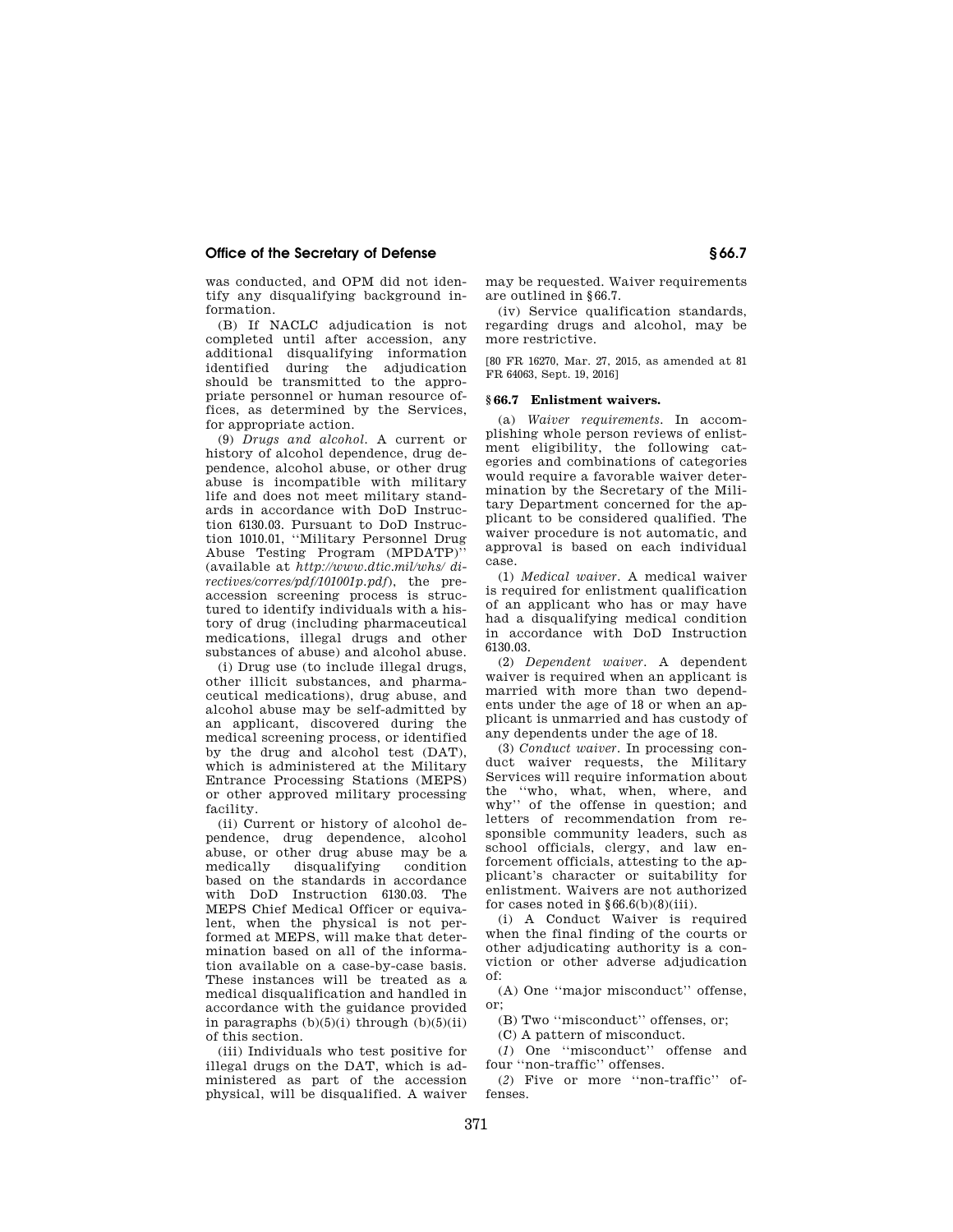(ii) Use the Table of this section to determine the appropriate level of offense and applicable code. See paragraph (b) of this section for additional guidance.

(4) *Drug waiver.* A drug waiver is required when an applicant or enlistee is confirmed positive for the presence of drugs at the time of the original or subsequent physical examination (*i.e.,*  tests positive on the DAT at a MEPS or equivalent facility). Drug waivers for these applicants may be considered and granted or rejected only after the disqualification period established in section 6 of Enclosure 7 of DoD Instruction 1010.16, ''Technical Procedures for the Military Personnel Drug Abuse Testing Program (MPDATP)'' (available at *http://www.dtic.mil/whs/ directives/corres/pdf/101016p.pdf*) ends.

(b) *Classifying conduct offenses.* The procedures that will be used in the classifying and coding of all conduct offenses are:

**§ 66.7 32 CFR Ch. I (7–1–18 Edition)** 

(1) *Initial classification.* Align the offense that is the subject of adverse adjudication with an offense from the Table of this section. As an exception, any offense classified as a felony under the appropriate State or federal jurisdiction will be treated as a major misconduct offense for DoD purposes regardless of where similar charges are listed.

(2) *Non-similar offenses.* If unable to find a similar charge, the Military Services will:

(i) Treat the offense as a major misconduct offense if the adjudicating authority can impose a maximum period of confinement that exceeds 1 year.

(ii) Treat the offense as a misconduct offense if the adjudicating authority can impose a maximum period of confinement that exceeds 6 months but is not more than 1 year.

(iii) Treat all other offenses as either other non-traffic offenses or traffic offenses, depending on the nature of the offense.

TABLE TO § 66.7—CONDUCT WAIVER CODES

|                         | Offense code | Offense title                                                                                                                                  |  |  |
|-------------------------|--------------|------------------------------------------------------------------------------------------------------------------------------------------------|--|--|
| <b>TRAFFIC OFFENSES</b> |              |                                                                                                                                                |  |  |
|                         |              | Bicycle ordinance violation.                                                                                                                   |  |  |
|                         | 101          | Blocking or retarding traffic.                                                                                                                 |  |  |
|                         |              | Contempt of court for minor traffic offenses.                                                                                                  |  |  |
|                         |              | Crossing yellow line; driving left of center.                                                                                                  |  |  |
|                         |              | Disobeying traffic lights, signs, or signals.                                                                                                  |  |  |
|                         | $105$        | Driving on shoulder.                                                                                                                           |  |  |
|                         |              | Driving uninsured vehicle.                                                                                                                     |  |  |
|                         | $107$        | Driving with blocked vision and/or tinted window.                                                                                              |  |  |
|                         |              | Driving with expired plates or without plates.                                                                                                 |  |  |
|                         |              | Driving with suspended or revoked license.                                                                                                     |  |  |
|                         | 110          | Driving without license.                                                                                                                       |  |  |
|                         | 111          | Driving without registration or with improper registration.                                                                                    |  |  |
|                         | 112          | Driving wrong way on one-way street.                                                                                                           |  |  |
|                         | 113          | Failure to appear for traffic violations.                                                                                                      |  |  |
|                         | 114          | Failure to comply with officer's directive.                                                                                                    |  |  |
|                         | $115$        | Failure to have vehicle under control.                                                                                                         |  |  |
|                         | 116          | Failure to signal.                                                                                                                             |  |  |
|                         | 117          | Failure to stop or yield to pedestrian.                                                                                                        |  |  |
|                         | $118$        | Failure to submit report after accident.                                                                                                       |  |  |
|                         | 119          | Failure to yield right-of-way.                                                                                                                 |  |  |
|                         | 120          | Faulty equipment such as defective exhaust, horn, lights, mirror, muffler, signal device, steering device,<br>tail pipe, or windshield wipers. |  |  |
|                         | 121          | Following too closely.                                                                                                                         |  |  |
|                         | 122          | Hitchhiking.                                                                                                                                   |  |  |
|                         |              | Improper backing such as backing into intersection or highway, backing on expressway, or backing<br>over crosswalk.                            |  |  |
|                         |              | Improper blowing of horn.                                                                                                                      |  |  |
|                         |              | Improper passing such as passing on right, passing in no-passing zone, passing stopped school bus,<br>or passing pedestrian in crosswalk.      |  |  |
|                         | 126          | Improper turn.                                                                                                                                 |  |  |
|                         | 127          | Invalid or unofficial inspection sticker or failure to display inspection sticker.                                                             |  |  |
|                         | 128          | Jaywalking.                                                                                                                                    |  |  |
|                         | 129          | Leaving key in ignition.                                                                                                                       |  |  |
|                         |              | Leaving scene of accident (when not considered hit and run).                                                                                   |  |  |
|                         | 131          | License plates improperly displayed or not displayed.                                                                                          |  |  |
|                         |              | Operating overloaded vehicle.                                                                                                                  |  |  |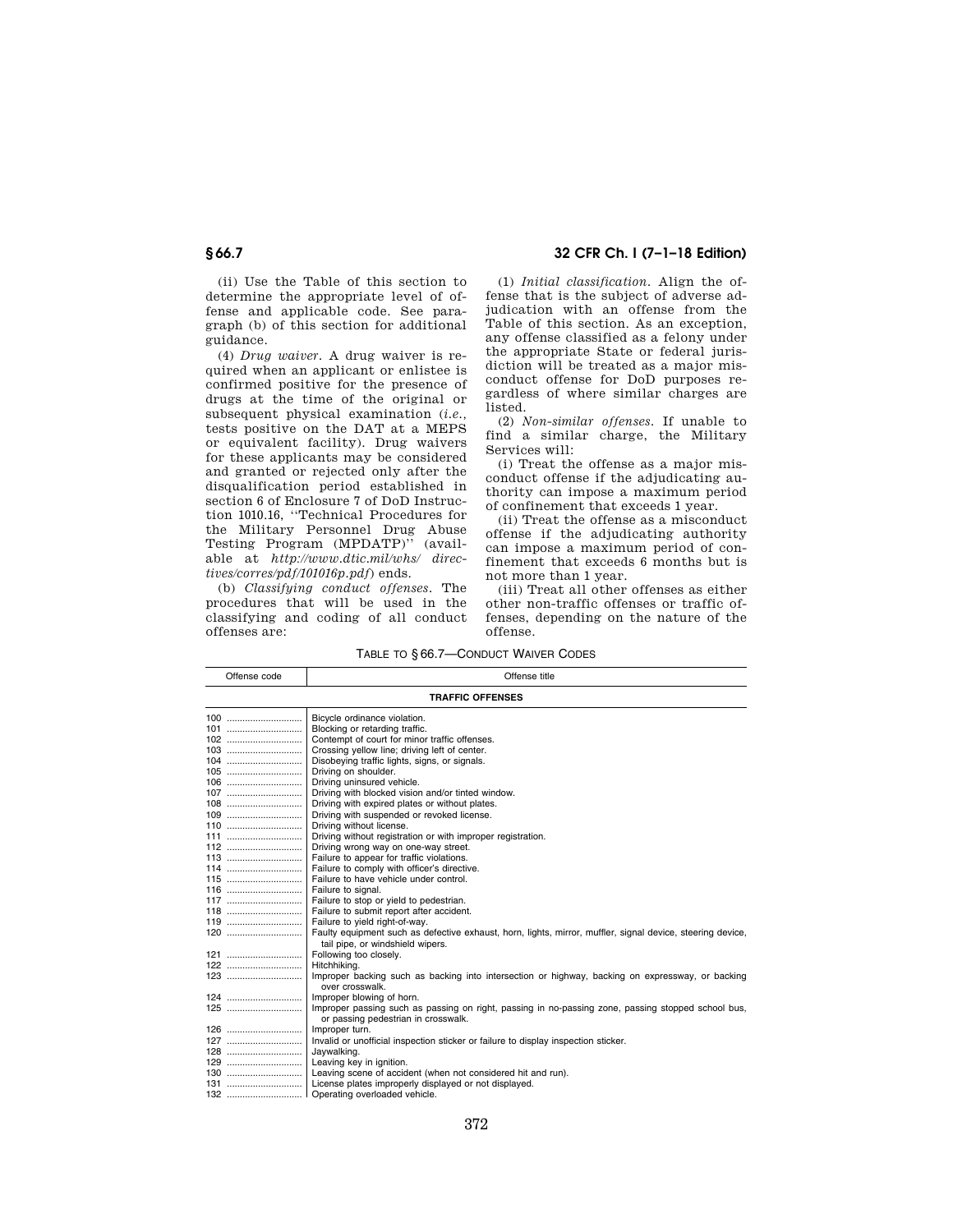# Office of the Secretary of Defense **66.7**

TABLE TO § 66.7—CONDUCT WAIVER CODES—Continued

| Offense code          | Offense title                                                                                                                                                                |
|-----------------------|------------------------------------------------------------------------------------------------------------------------------------------------------------------------------|
| 133                   | Racing, dragging, or contest for speed.                                                                                                                                      |
| 134                   | Reckless, careless, or imprudent driving (considered a traffic offense when the fine is less than \$300<br>and there is no confinement). Court costs are not part of a fine. |
| 135                   | Reserved for future use.                                                                                                                                                     |
|                       | Seat belt and/or child restraint violation.                                                                                                                                  |
|                       | Skateboard, roller skate, or inline skate violation.                                                                                                                         |
| 138                   | Speeding.                                                                                                                                                                    |
|                       | Spilling load on highway.                                                                                                                                                    |
|                       | Spinning wheels, improper start, zigzagging, or weaving in traffic.                                                                                                          |
| <b>141</b> ………………………… | Violation of noise control ordinance.                                                                                                                                        |
|                       | Other traffic offenses not specifically listed.                                                                                                                              |
|                       | Reserved for future use.                                                                                                                                                     |
|                       | 144    Reserved for future use.                                                                                                                                              |

## **NON-TRAFFIC OFFENSES**

|     | Reserved for future use.                                                                               |
|-----|--------------------------------------------------------------------------------------------------------|
|     |                                                                                                        |
|     | Other non-traffic offenses not specifically listed.                                                    |
|     | 247    Violation of probation.                                                                         |
| 246 | Violation of leash laws.                                                                               |
| 245 | Violation of fish and game laws.                                                                       |
| 244 | Violation of fireworks laws.                                                                           |
| 243 | Vandalism (fine or restitution of \$500 or less and no confinement).                                   |
| 242 | Vagrancy.                                                                                              |
| 241 | Using or wearing unlawful emblem and/or identification.                                                |
| 240 | Unlawful use of long-distance telephone calling card.                                                  |
| 239 | Unlawful manufacture, sale, possession, or consumption of liquor in public place.                      |
| 238 | Unlawful assembly.                                                                                     |
| 237 | Trespass (non-criminal or simple).                                                                     |
| 236 | Throwing glass or other material in roadway.                                                           |
| 235 | Shooting from highway.                                                                                 |
|     | Robbing an orchard.                                                                                    |
| 233 | Removing property under lien.                                                                          |
| 232 | Removing property from public grounds.                                                                 |
| 231 | Purchase, possession, or consumption of alcoholic beverages or tobacco products by minor.              |
|     | Poaching.                                                                                              |
| 229 | Pandering.                                                                                             |
| 228 | Malicious mischief (fine or restitution of \$500 or less and no confinement).                          |
| 227 | Loitering.                                                                                             |
| 226 | Littering.                                                                                             |
| 225 | Killing a domestic animal.                                                                             |
| 224 | Juvenile adjudications such as beyond parental control, incorrigible, runaway, truant, or wayward.     |
| 223 | Jumping turnstile (to include those States that adjudicate jumping a turnstile as petty larceny).      |
| 222 | Indecent, insulting, or obscene language communicated directly or by telephone to another person.      |
| 221 | Indecent exposure.                                                                                     |
| 220 | Illegal betting or gambling; operating illegal handbook, raffle, lottery, or punchboard; cockfighting. |
| 219 | Harassment, menacing, or stalking.                                                                     |
| 218 | Fare and/or toll evasion.                                                                              |
| 217 | Failure to stop and render aid after accident.                                                         |
| 216 | Failure to appear, contempt of court (felony proceedings).                                             |
| 215 | Failure to appear, contempt of court (all offenses except felony proceedings).                         |
| 214 | Dumping refuse near highway.                                                                           |
| 213 | Drunk in public.                                                                                       |
| 212 | Drinking alcoholic beverages on public transportation.                                                 |
| 211 | Disturbing the peace.                                                                                  |
| 210 | Disorderly conduct; creating disturbance; boisterous conduct.                                          |
| 209 | Disobeying summons; failure to appear (other than traffic).                                            |
| 208 | Discharging firearm through carelessness or within municipal limits.                                   |
| 207 | Damaging road signs.                                                                                   |
| 206 | Curfew violation.                                                                                      |
| 205 | Conspiring to commit misdemeanor.                                                                      |
| 204 | Committing a nuisance.                                                                                 |
| 203 | Check, worthless, making or uttering, with intent to defraud or deceive (less than \$500).             |
| 202 | Carrying concealed weapon (other than firearm); possession of brass knuckles.                          |
| 201 | Assault (simple assault with fine or restitution of \$500 or less and no confinement).                 |
| 200 | Altered driver's license or identification.                                                            |

| 300 |                                                      |
|-----|------------------------------------------------------|
| 301 |                                                      |
|     | 302    Concealment of or failure to report a felony. |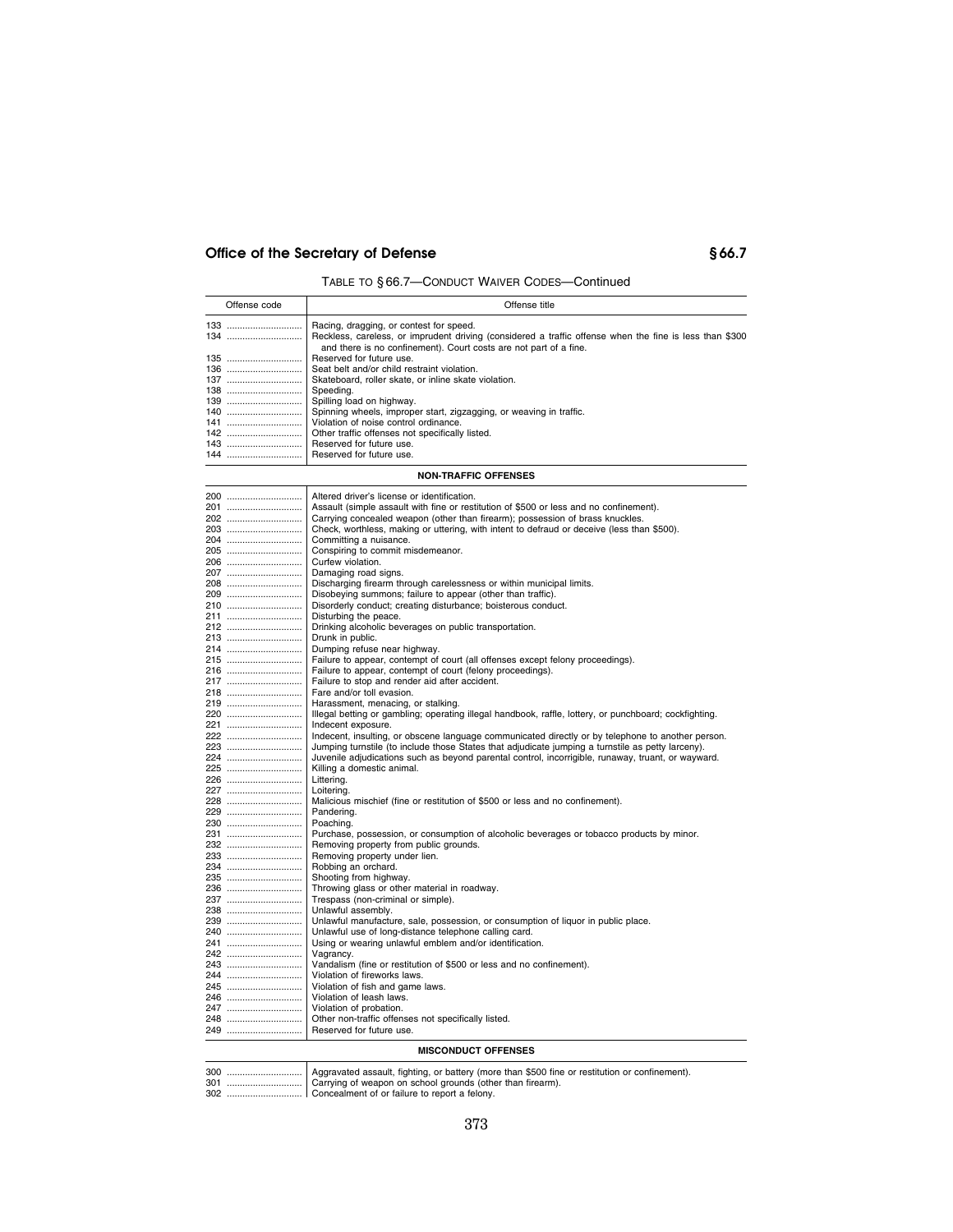# **§ 66.7 32 CFR Ch. I (7–1–18 Edition)**

# TABLE TO § 66.7—CONDUCT WAIVER CODES—Continued

| Offense code | Offense title                                                                                             |
|--------------|-----------------------------------------------------------------------------------------------------------|
|              | Contributing to delinguency of minor.                                                                     |
| 304          | Crimes against the family (non-payment of court-ordered child support and/or alimony).                    |
| 305          | Criminal mischief (more than \$500 fine or restitution or confinement).                                   |
| 306          | Criminal trespass.                                                                                        |
| 307          | Desecration of grave.                                                                                     |
| 308          | Domestic battery and/or violence not considered covered by 18 U.S.C. 922, referred to in this issuance    |
|              | as the "Lautenberg Amendment").                                                                           |
|              | Driving while drugged or intoxicated; driving while ability impaired; permitting driving under the influ- |
|              | ence.                                                                                                     |
| 310          | Illegal or fraudulent use of a credit card or bank card (value less than \$500).                          |
|              | Larceny or conversion (value less than \$500).                                                            |
|              | Leaving scene of an accident or hit and run.                                                              |
|              | Looting.                                                                                                  |
|              | Mailbox destruction.                                                                                      |
|              | Mailing of obscene or indecent matter (including e-mail).                                                 |
|              | Possession of marijuana or drug paraphernalia.                                                            |
| 317          | Prostitution or solicitation for prostitution.                                                            |
| 318          | Reckless, careless, or imprudent driving (considered a misdemeanor when the fine is \$300 or more or      |
|              | when confinement is imposed; otherwise, considered a minor traffic offense).                              |
|              | Reckless endangerment.                                                                                    |
|              | Resisting arrest or eluding police.                                                                       |
|              | Selling or leasing weapons.                                                                               |
|              | Stolen property, knowingly receiving (value less than \$500).                                             |
|              | Throwing rocks on a highway; throwing missiles at sporting events; throwing objects at vehicles.          |
|              | Unauthorized use or taking of a vehicle or conveyance from family member; joy riding.                     |
|              | Unlawful carrying of firearms or carrying concealed firearm.                                              |
|              | Unlawful entry.                                                                                           |
| 327          | Use of telephone, Internet, or other electronic means to abuse, annoy, harass, threaten, or torment an-   |
|              | other.                                                                                                    |
|              | Vandalism (more than \$500 fine or restitution or confinement).                                           |
|              | Willfully discharging firearm so as to endanger life; shooting in public.                                 |
|              | Other misconduct offenses not specifically listed.                                                        |
|              | Reserved for future use.                                                                                  |
|              | 332    Reserved for future use.                                                                           |

## **MAJOR MISCONDUCT OFFENSES**

| 400 | Aggravated assault; assault with dangerous weapon; maiming.                                               |
|-----|-----------------------------------------------------------------------------------------------------------|
| 401 | Arson.                                                                                                    |
| 402 | Attempt to commit a felony.                                                                               |
| 403 | Breaking and entering with intent to commit a felony.                                                     |
| 404 | Bribery.                                                                                                  |
| 405 | Burglary.                                                                                                 |
| 406 | Carjacking.                                                                                               |
| 407 | Carnal knowledge of a child.                                                                              |
|     | Carrying of weapon on school grounds (firearm).                                                           |
|     | Check, worthless, making or uttering, with intent to defraud or deceive (over \$500).                     |
|     | Child abuse.                                                                                              |
|     | Child pornography.                                                                                        |
|     | Conspiring to commit a felony.                                                                            |
| 413 | Criminal libel.                                                                                           |
| 414 | Domestic battery and/or violence as defined in the Lautenberg Amendment. (Waiver not authorized if        |
|     | applicant was convicted of this offense.)                                                                 |
| 415 | Embezzlement.                                                                                             |
|     | Extortion.                                                                                                |
|     | Forgery, knowingly uttering or passing forged instrument (except for altered identification cards).       |
|     | Grand larceny or larceny (value of \$500 or more).                                                        |
| 419 | Grand theft auto.                                                                                         |
| 420 | Hate crimes.                                                                                              |
| 421 | Illegal and/or fraudulent use of a credit card, bank card, or automated card (value of \$500 or more).    |
| 422 | Indecent acts or liberties with a child: molestation.                                                     |
| 423 | Indecent assault.                                                                                         |
| 424 | Kidnapping or abduction.                                                                                  |
| 425 | Mail matter; abstracting, destroying, obstructing, opening, secreting, stealing, or taking (not including |
|     | the destruction of mailboxes).                                                                            |
|     | Manslaughter.                                                                                             |
| 427 | Murder.                                                                                                   |
| 428 | Narcotics or habit-forming drugs, wrongful possession or use (not including marijuana).                   |
| 429 | Negligent or vehicular homicide.                                                                          |
| 430 | Perjury or subornation of perjury.                                                                        |
| 431 | Possession or intent to use materials in a manner to make a bomb or explosive device to cause bodily      |
|     | harm or destruction of property.                                                                          |